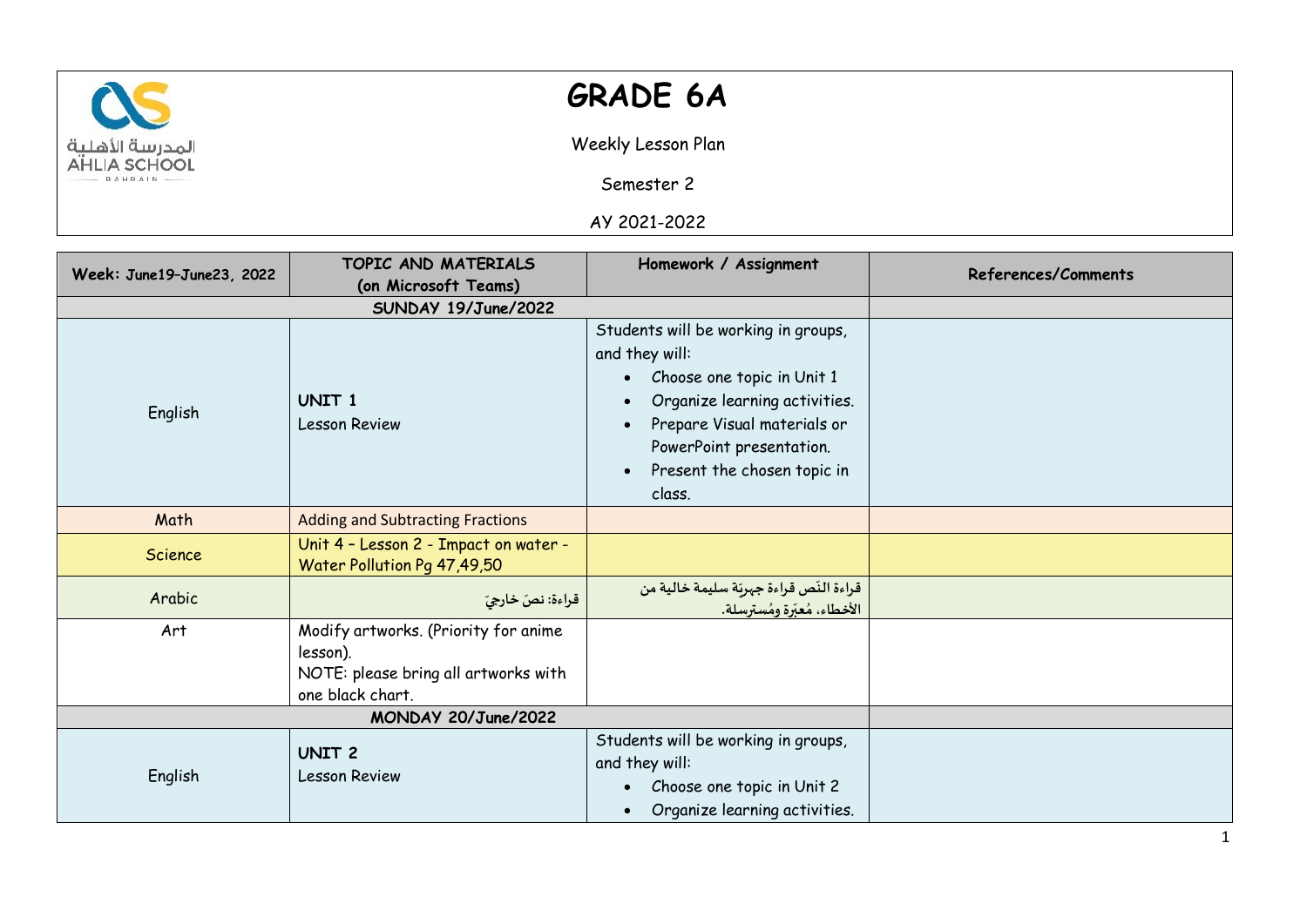|                |                                                                                                                                                                     | Prepare Visual materials or<br>$\bullet$<br>PowerPoint presentation.<br>Present the chosen topic in<br>$\bullet$<br>class.                                                                                                                                      |  |
|----------------|---------------------------------------------------------------------------------------------------------------------------------------------------------------------|-----------------------------------------------------------------------------------------------------------------------------------------------------------------------------------------------------------------------------------------------------------------|--|
| Math           | <b>Adding and Subtracting Fractions</b><br>(continuation)                                                                                                           |                                                                                                                                                                                                                                                                 |  |
| <b>Science</b> | Science Investigation- Waves of<br>waste Pg 49, 50                                                                                                                  |                                                                                                                                                                                                                                                                 |  |
| Arabic         | شرح وتحليل النّص الخارجيّ من خلال:<br>-الكشف عن معاني الكلمات الجديدة.<br>-تعيين الفكرة العامة للنّص المقروء.<br>-تحديد الافكار الرئيسة الواردة في النّص.           |                                                                                                                                                                                                                                                                 |  |
| Social Studies | أنشطة تعزبزبة                                                                                                                                                       |                                                                                                                                                                                                                                                                 |  |
| ICT            | Unit5: Programming a computer<br>Lesson12: Create a simple calculator<br>"Enrichment lesson"                                                                        |                                                                                                                                                                                                                                                                 |  |
|                | TUESDAY 21/June/2022                                                                                                                                                |                                                                                                                                                                                                                                                                 |  |
| English        | <b>UNIT 3</b><br><b>Lesson Review</b>                                                                                                                               | Students will be working in groups,<br>and they will:<br>Choose one topic in Unit 3<br>$\bullet$<br>Organize learning activities.<br>$\bullet$<br>Prepare Visual materials or<br>PowerPoint presentation.<br>Present the chosen topic in<br>$\bullet$<br>class. |  |
| Math           | <b>Multiplying and Dividing Fractions</b>                                                                                                                           |                                                                                                                                                                                                                                                                 |  |
| Science        | Unit 4 - Lesson 2 - Impact on water -<br>Solid waste, Excess sediments, Excess<br>Nutrients-<br>How can we monitor and minimize<br>human impact on water? Pg 53, 55 |                                                                                                                                                                                                                                                                 |  |
| Arabic         | مراجعة للقواعد النّحوية المدروسة مُسبقًا.                                                                                                                           |                                                                                                                                                                                                                                                                 |  |
| French         | Révision                                                                                                                                                            |                                                                                                                                                                                                                                                                 |  |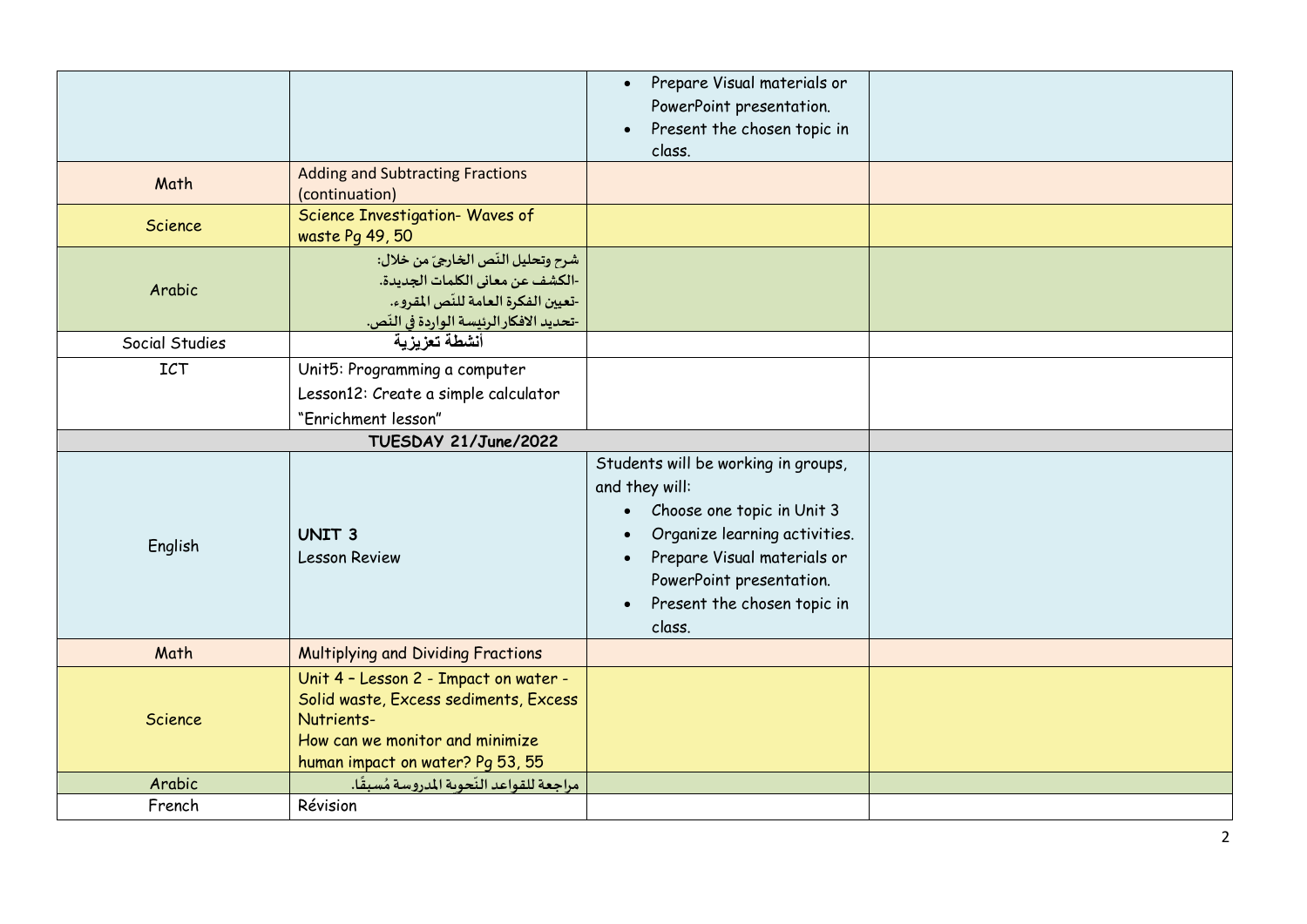|                | Les adjectifs qualficatifs<br>Les homophones et/est                              |                                                                                                                                                                                                                                         |          |
|----------------|----------------------------------------------------------------------------------|-----------------------------------------------------------------------------------------------------------------------------------------------------------------------------------------------------------------------------------------|----------|
|                | Small teacher                                                                    |                                                                                                                                                                                                                                         |          |
| Social Studies | أنشطة تعزيزية                                                                    |                                                                                                                                                                                                                                         |          |
|                | WEDNESDAY 22/June/2022                                                           |                                                                                                                                                                                                                                         |          |
| English        | <b>UNIT 4</b><br><b>Lesson Review</b>                                            | Students will be working in groups,<br>and they will:<br>• Choose one topic in Unit 4<br>Organize learning activities.<br>Prepare Visual materials or<br>PowerPoint presentation.<br>Present the chosen topic in<br>$\bullet$<br>class. |          |
| Math           | Finding Percentages of a Quantity<br>(EASIER WAY)                                |                                                                                                                                                                                                                                         |          |
| Science        | Unit 4 - Lesson 2 - Impact on water -<br>Lesson Review- Pg 56, 57                |                                                                                                                                                                                                                                         |          |
| Arabic         | مراجعة للقواعد الإملائية المدروسة مُسبقًا.                                       |                                                                                                                                                                                                                                         |          |
| LIFE SKILLS    | Classroom clubs                                                                  |                                                                                                                                                                                                                                         |          |
| P. E.          | Fitness test                                                                     |                                                                                                                                                                                                                                         |          |
| French         | Révision<br>Les adjectifs qualficatifs<br>Les homophones et/est<br>Small teacher |                                                                                                                                                                                                                                         | rcances. |
|                |                                                                                  |                                                                                                                                                                                                                                         |          |
|                | <b>UNIT 5</b>                                                                    | Students will be working in groups,                                                                                                                                                                                                     |          |
| English        | <b>Lesson Review</b>                                                             | and they will:                                                                                                                                                                                                                          |          |
|                |                                                                                  | • Choose one topic in Unit 5                                                                                                                                                                                                            |          |